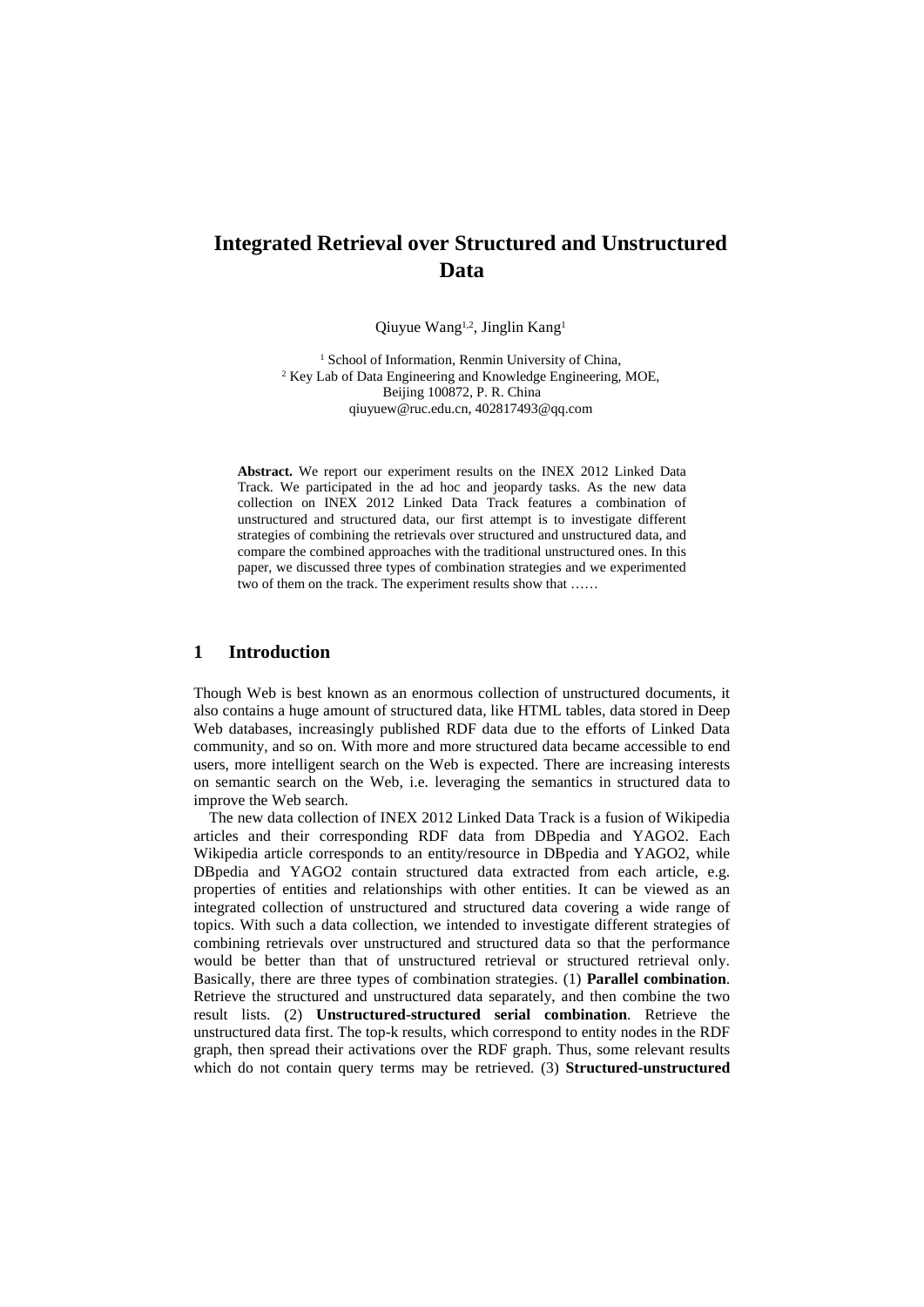**serial combination**. Retrieve the structured data first. The top-k returned entities or subgraphs are then analyzed so that the original query could be better understood. For example, the query is expanded with more effective terms, or is reformulated in terms of related entities and so on. The newly transformed query is then used to retrieve the unstructured data more accurately.

Due to the limit of time, we only experimented on the first two strategies. Firstly, we indexed the unstructured and structured data separately, and used language modeling approaches to retrieve them respectively. We treat the unstructured run as our baseline. Then we combined the unstructured and structured runs using weighted sum approach. Secondly, we used the unstructured run as the input to the algorithm of spreading actions on the RDF graph, and submitted the new ranked list of results after spreading activation.

The results show that ……

## **2 Combined Retrieval Strategies**

In this section, we first present the retrieval models that we used to retrieve unstructured data and structured data respectively, and then discuss different strategies of combining the retrievals over unstructured and structured data.

Given a keyword query and unstructured document collection, we can employ any traditional IR models to retrieve relevant documents. In this paper, we use the language modeling approach since it has the state of art performance among other retrieval models.

For a structured data collection, there are various approaches proposed to look for relevant answers for a keyword query [1]. One of the key problems in structured retrieval is that return units are not predefined as in document retrieval. There are various ways to generate all possible results. Then the results are ranked using either traditional content-based models, e.g. TF-IDF, vector space model, or contentstructure-based ranking models. However, there is still lack of a general evaluation campaign for comparing all these retrieval models for keyword search on structured data. So it is very hard to draw any conclusions on these various approaches. In this paper, we simply define the retrieval units of structured retrieval to be entities, which actually correspond to Wikipedia articles in the collection of Linked Data Track. To retrieve entities on RDF graphs, we first aggregate all information about an entity together, i.e. the entity's properties, subjects, objects, etc., and index it as a pseudo document identified by the entity's ID. Then we employ the language modeling approach to rank each pseudo document with respect to the given keyword query.

#### **2.1 Parallel Combination**

#### **2.2 Unstructured-Structured Serial Combination**